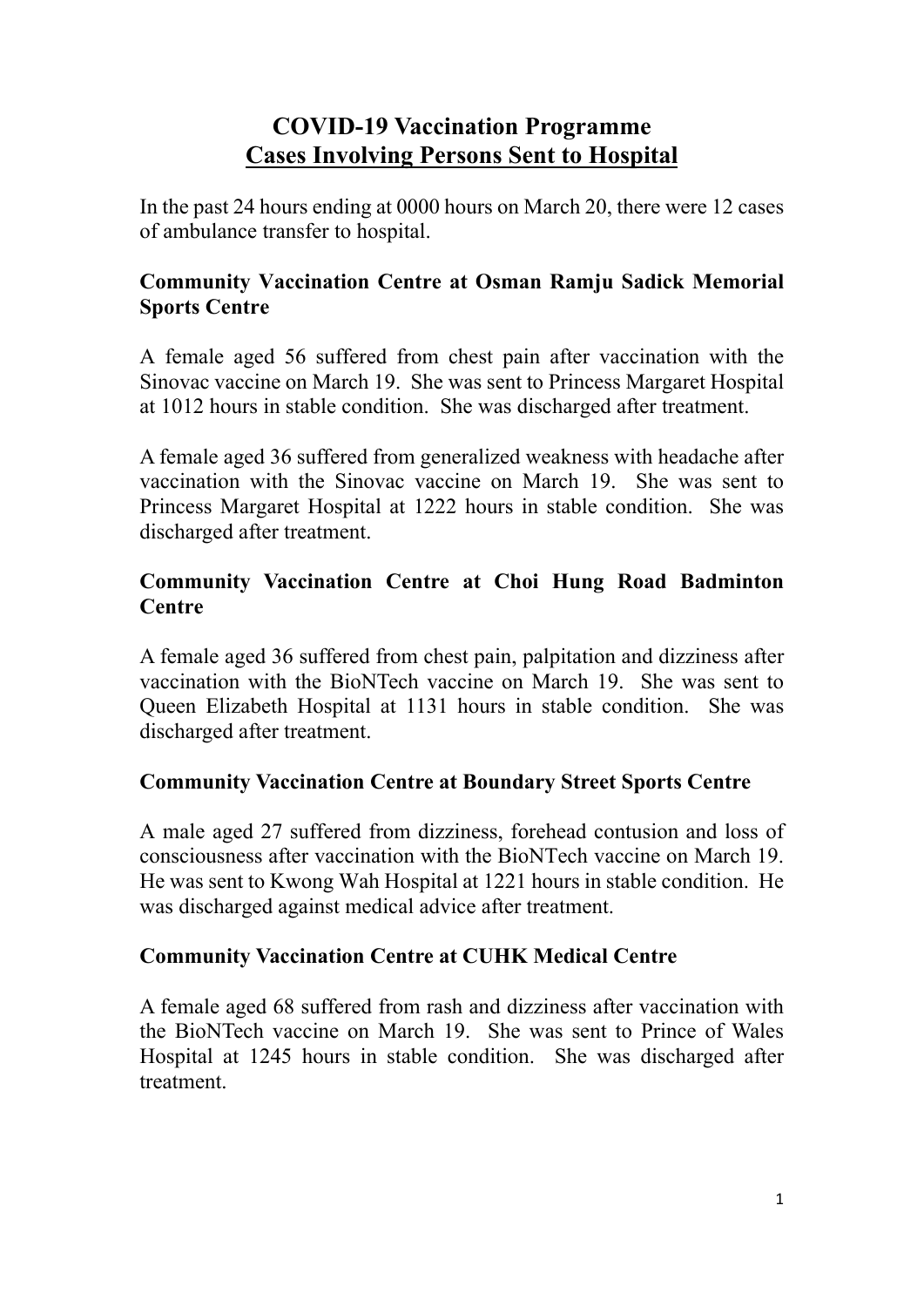### **Community Vaccination Centre at Kowloon Bay Sports Centre**

A female aged 25 suffered from dizziness after vaccination with the Sinovac vaccine on March 19. She was sent to United Christian Hospital at 1251 hours in stable condition. She was discharged after treatment.

#### **Community Vaccination Centre at Tung Chung Community Hall**

A female aged 65 suffered from shivering and chest discomfort after vaccination with the BioNTech vaccine on March 19. She was sent to North Lantau Hospital at 1311 hours in stable condition. She was discharged after treatment.

#### **Community Vaccination Centre at Sun Yat Sen Memorial Park Sports Centre**

A female aged 64 suffered from rash over back after vaccination with the BioNTech vaccine on March 19. She was sent to Queen Mary Hospital at 1655 hours in stable condition. She was discharged after treatment.

#### **Community Vaccination Centre at Lung Sum Avenue Sports Centre**

A female aged 56 suffered from dizziness and headache after vaccination with the BioNTech vaccine on March 19. She was sent to North District Hospital at 1656 hours in stable condition. She was discharged against medical advice after treatment.

#### **Community Vaccination Centre at Tsuen King Circuit Sports Centre**

A female aged 57 suffered from hypertension after vaccination with the BioNTech vaccine on March 19. She was sent to Yan Chai Hospital at 1716 hours in serious condition. She was admitted for observation after treatment.

#### **Community Vaccination Centre at Kwun Chung Sports Centre**

A male aged 53 suffered from rash over upper limb after vaccination with the Sinovac vaccine on March 19. He was sent to Queen Elizabeth Hospital at 1720 hours in stable condition. He left the hospital without seeking any consultation.